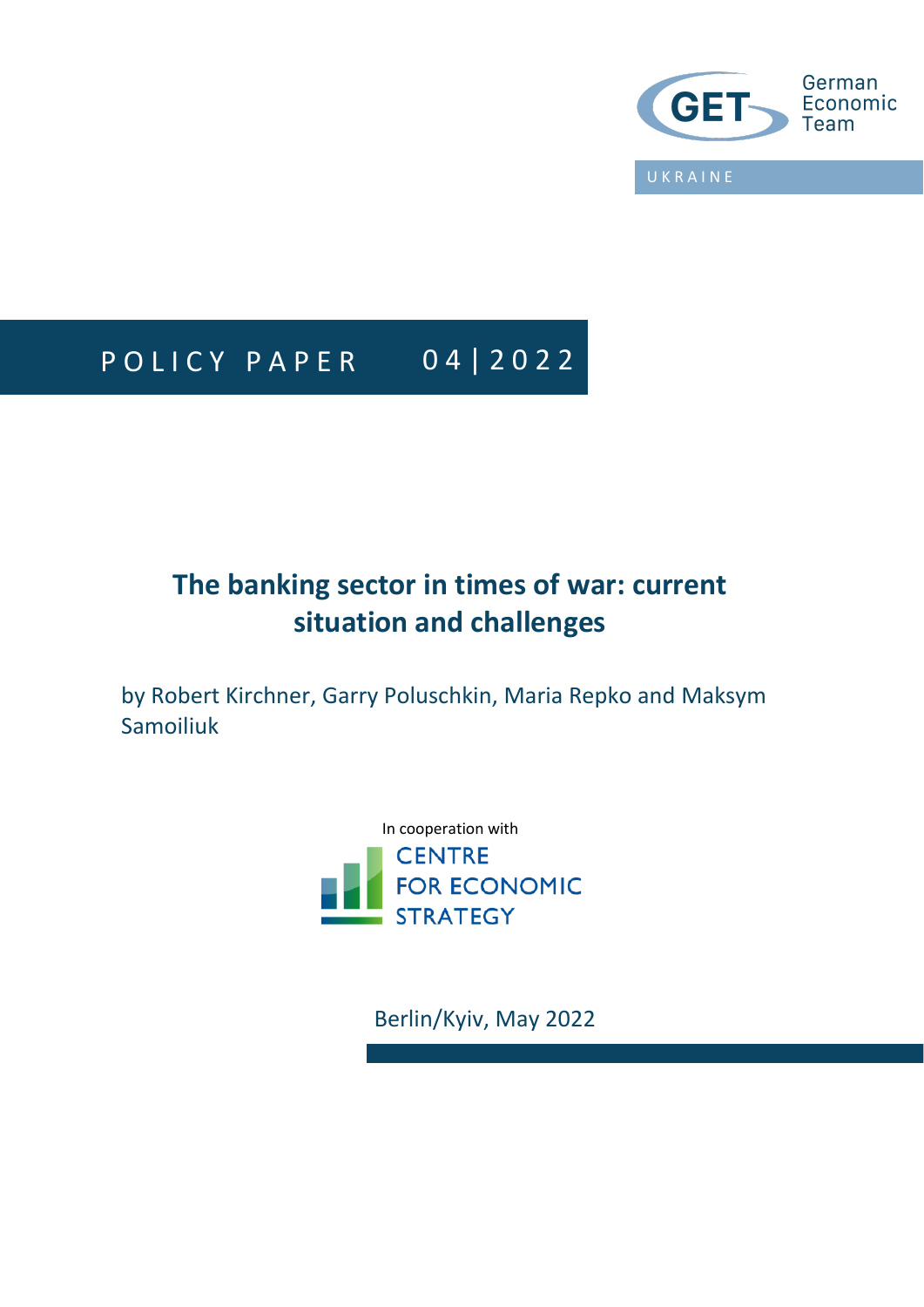# **About the German Economic Team**

Financed by the Federal Ministry for Economic Affairs and Climate Action, the German Economic Team (GET) advises the governments of Ukraine, Belarus\*, Moldova, Kosovo, Armenia, Georgia and Uzbekistan on economic policy matters. Berlin Economics has been commissioned with the implementation of the consultancy.

*\*Advisory activities in Belarus are currently suspended.*

# **C O N T A C T**

**Garry Poluschkin**, Project Manager Ukraine [poluschkin@berlin-economics.com](mailto:poluschkin@berlin-economics.com)

#### **German Economic Team**

c/o BE Berlin Economics GmbH Schillerstraße 59 · 10627 Berlin Tel: +49 30 / 20 61 34 64 0 info@german-economic-team.com www.german-economic-team.com

Implemented by



Our publications are available under **[https://www.german-economic-team.com/ukraine.](https://www.german-economic-team.com/ukraine)**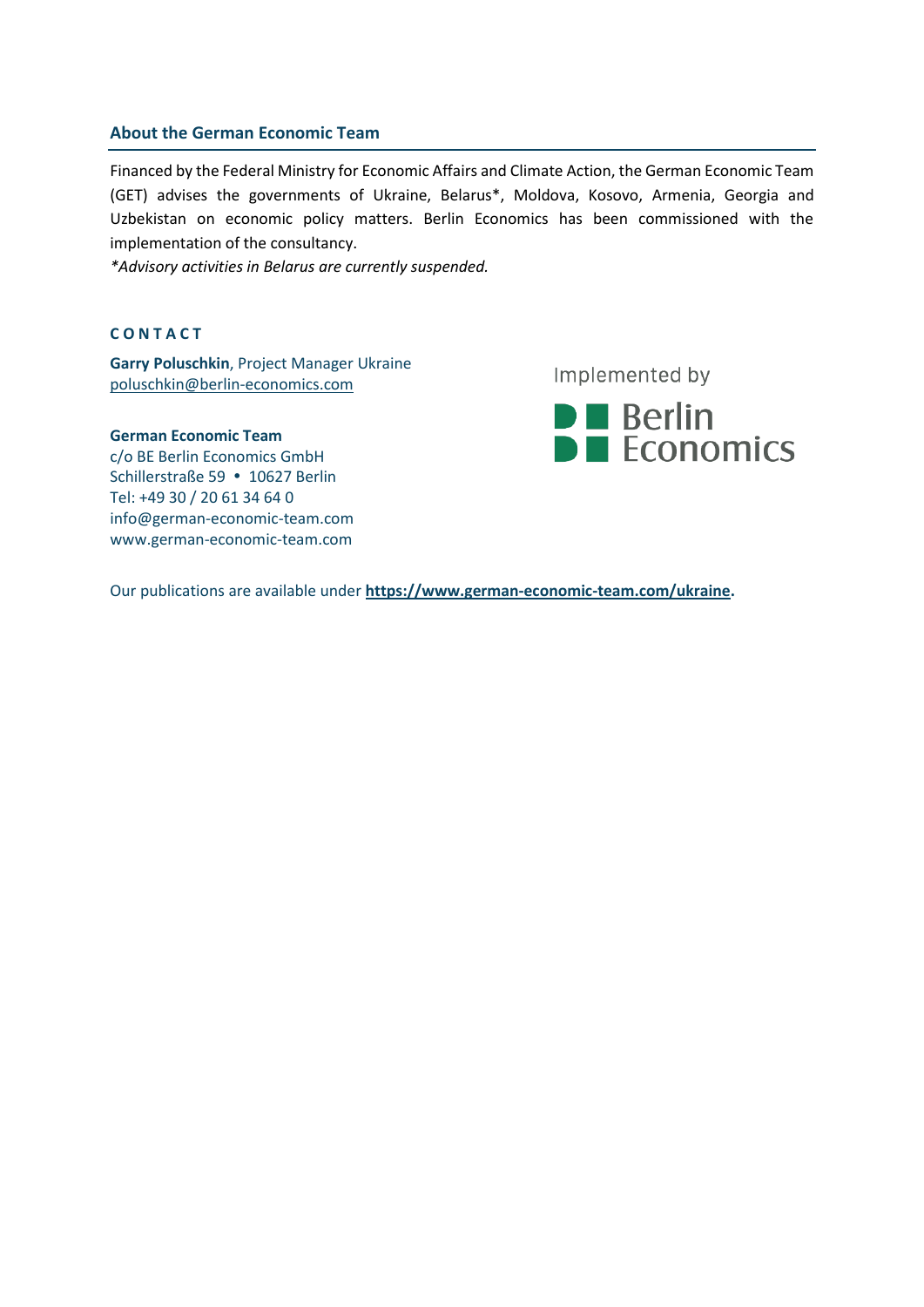# **About the Centre for Economic Strategy**

The Centre for Economic Strategy is an independent research agency on public policy issues. The mission of the CES is to support reforms in Ukraine to achieve sustainable economic growth. The Centre contributes to the development of Ukraine's economic growth strategy, performs an independent analysis of the most important aspects of public policy, and works on strengthening the public support for reforms. It was established in May 2015.

Our principles:

- Economic freedom (liberalisation, deregulation, privatisation)
- Free and fair competition
- Reduction of the role of the state
- Information transparency and freedom of speech
- The rule of law and the protection of private property
- Healthy and stable public finances
- Knowledge-based economy

For more information on the CES, please contact Viacheslav Nozdrin, Director of Communications (tel.: (044) 492-7970[, office@ces.org.ua\)](mailto:office@ces.org.ua).

Please visit our website [www.ces.org.ua](file:///C:/Users/david.saha/AppData/Local/Microsoft/Windows/INetCache/Content.Outlook/EWQ7YIIN/www.ces.org.ua) and follow the link on the social media [facebook.com/cesukraine](https://www.facebook.com/cesukraine) or [twitter.com/ces\\_ukraine.](https://twitter.com/ces_ukraine)

# **Centre for Economic Strategy**

3 Dilova Street, Kyiv 03150, Ukraine Tel.: +380 44 492-7970

[office@ces.org.ua](mailto:office@ces.org.ua)

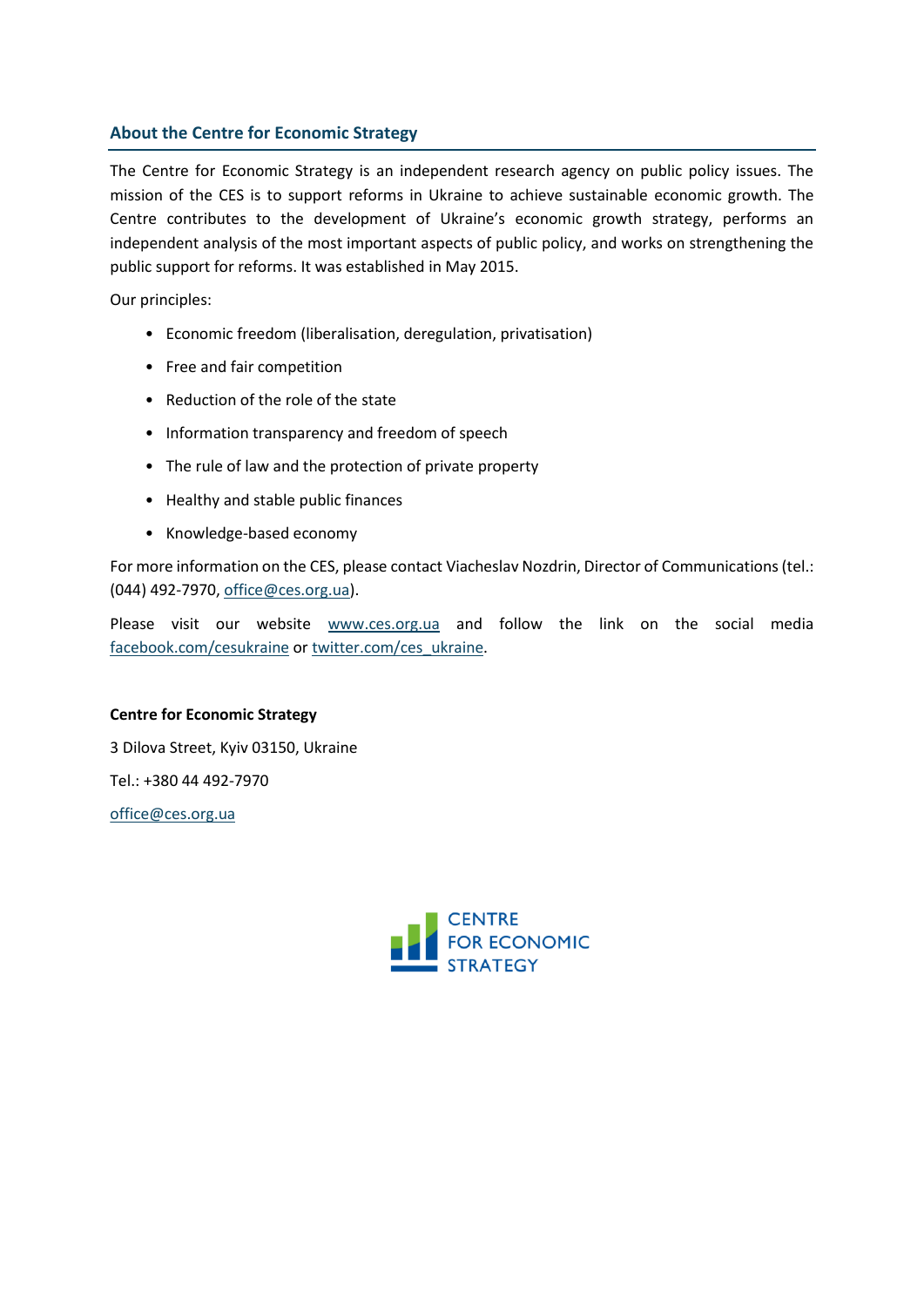# **Executive summary**

Russia's ongoing full-scale war in Ukraine is causing severe losses, damages and sufferings on multiple levels: human, social and economic. With a part of the physical infrastructure and the capital stock destroyed, damaged or occupied, millions of people displaced, and important trade routes blocked, it is not surprising that the economy is shrinking at an alarming pace.

Against this sobering background, it is quite remarkable that Ukraine's banking sector is still operating in a stable mode, thereby supporting households domestically as well as those living abroad and those enterprises in the economy that are still working. Crucially, a bank-run has been prevented, and the trust in local currency deposits has been preserved.

What are the factors underlying this resilience? In our view, there are three main reasons for this development. First, the National Bank of Ukraine introduced a set of anti-crisis emergency measures at the start of the war and adjusted them over time. This relates to the introduction of a fixed exchange rate as new (temporary) anchor, coupled with the introduction of several FX and capital controls. Such measures are quite common in times of war as history shows. The temporary relaxation of certain prudential norms and the provision of sufficient liquidity to banks also helped to prevent a panic and ensure financial stability. Furthermore, the sector was already well advanced in terms of digitalisation (also due to the COVID pandemic), which made it easier to adapt to a new environment. The previous banking sector reforms after 2014 also contributed to the resilience of the sector, as they created a more stable, better governed banking system.

Still, it is already obvious that the ongoing war will create long-lasting scars and challenges in the banking sector. The eventual transition back to a flexible FX rate system without controls will need to be managed gradually, and in a prudent way. The current practice of (partly) monetising the budget deficit needs also to be abolished in this process. Once a sustainable peace has been achieved, the conduct of stress tests will reveal the true picture of the hit to banks' balance sheets. In case recapitalisation funds are required to deal with the expected surge in NPLs, international partners should contribute to their provision. But apart from dealing with bad debt caused by the war, the perspective of Ukraine and its partners should also be forward-looking, as new lending is needed to support the growth and recovery process in Ukraine. This new lending should be based on market conditions, with only selected government interventions in areas or segments where market failures can be expected.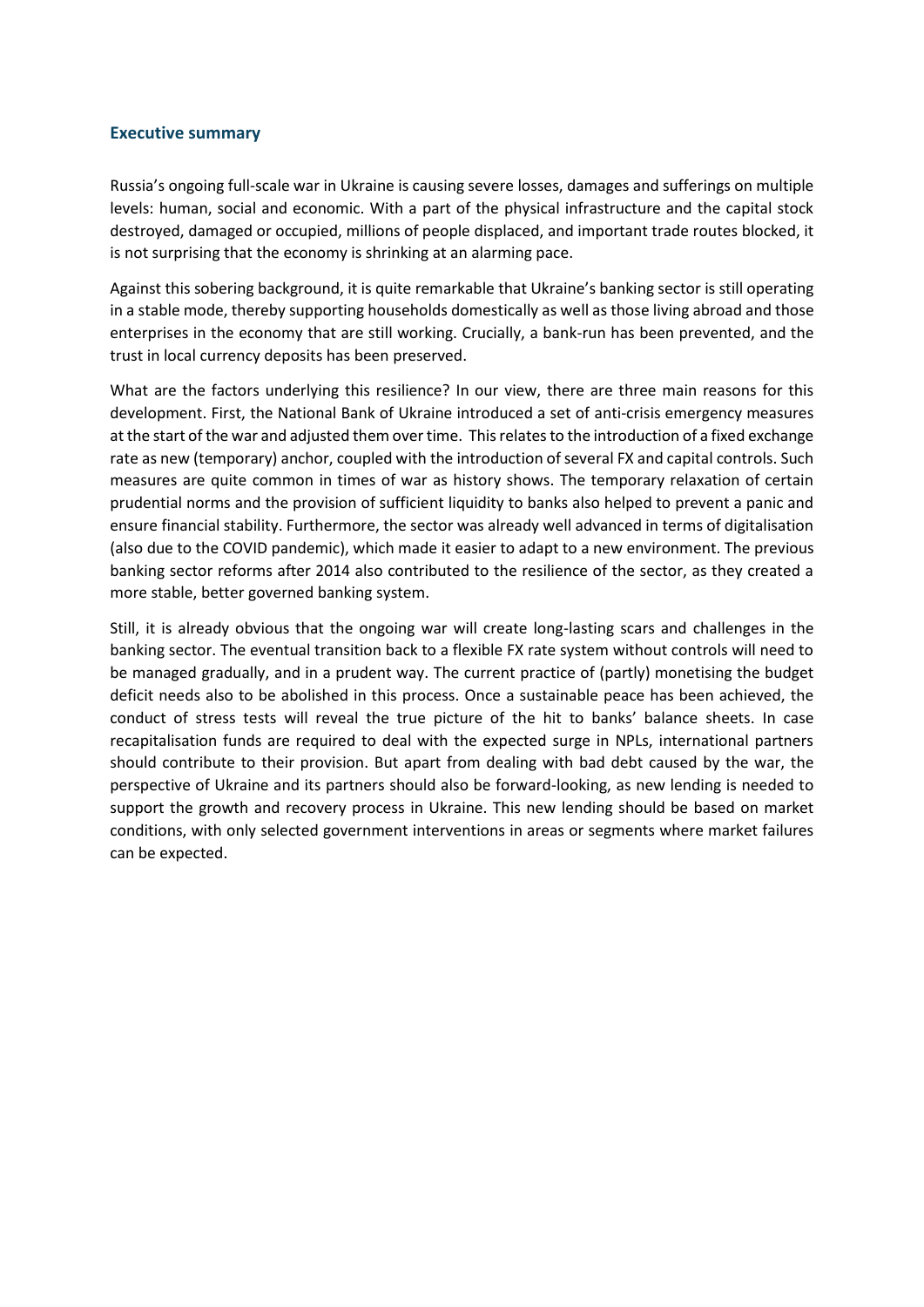# **Content**

| $1 \quad \blacksquare$ |  |  |
|------------------------|--|--|
| $2^{\circ}$            |  |  |
| 3 <sup>7</sup>         |  |  |
|                        |  |  |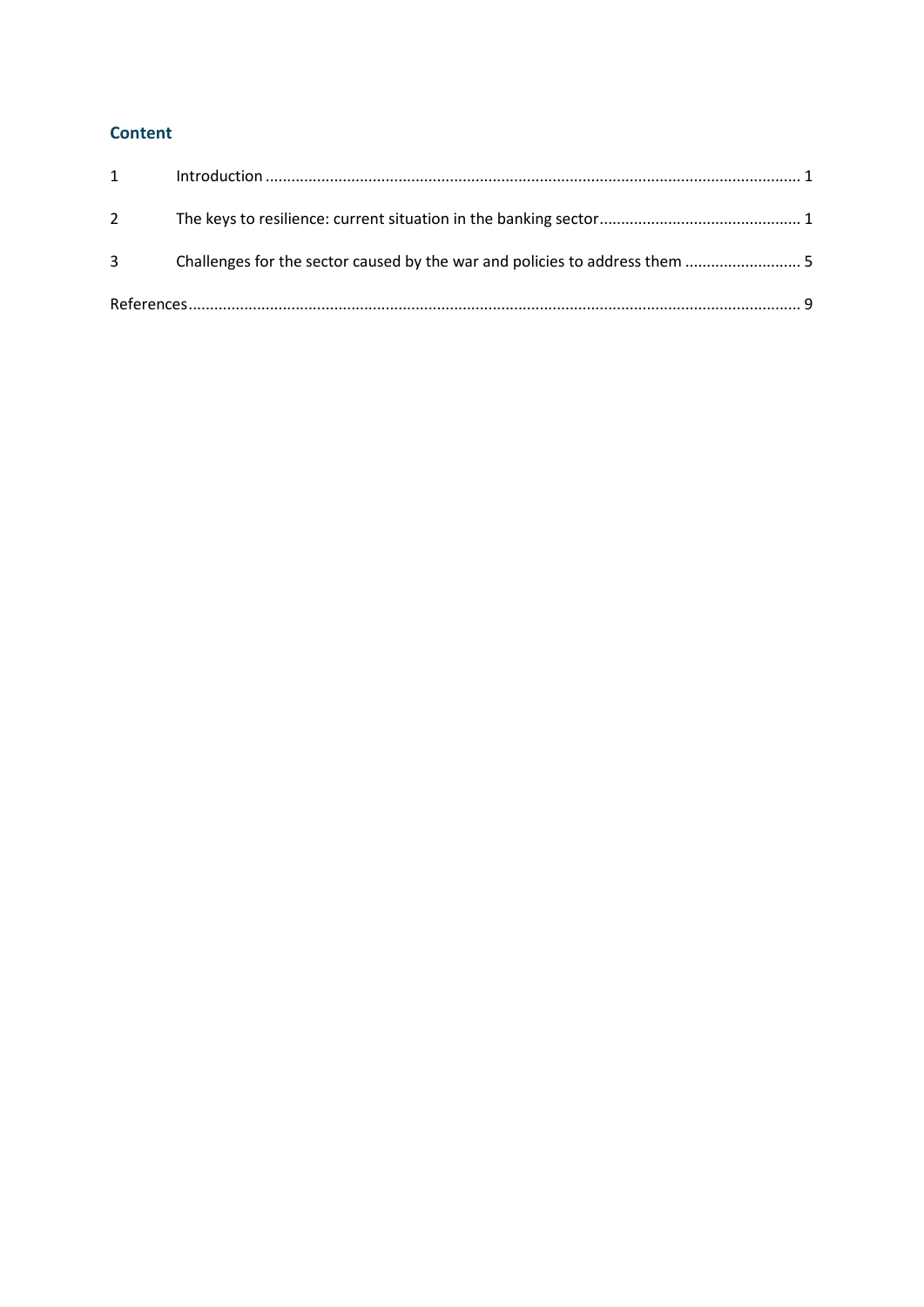# <span id="page-5-0"></span>**1 Introduction**

Russia's ongoing invasion of Ukraine has caused and is causing immense human and social suffering and pain, and there is unfortunately no end in sight. In addition to that, in the economic and financial sphere, we are currently observing a huge and growing hit on economic activity (forecasts are deteriorating quickly and project a 35% to 45% decline of GDP yoy at the time of writing) and in parallel an immense damage to social and physical infrastructure, which is currently valued at more than USD 97 bn (KSE, 2022)<sup>1</sup> – a figure which keeps rising as the war continues.

At the same time, the reason that the economy continues to function is in no small part also related to the ongoing operations of the banking sector, even under war conditions. The (perhaps surprising) resilience of the banking sector, its reasons, but also any future challenges as well as policy recommendations arising from these challenges are the topic of this paper.<sup>2</sup>

The structure of paper is as follows: In chapter 2, we review the current situation in the banking sector and determine the underlying main reasons for its resilience. The following chapter 3 takes a forwardlooking perspective and summarises the main challenges caused by the war and provides some policy recommendations on how to address them.

# <span id="page-5-1"></span>**2 The keys to resilience: current situation in the banking sector**

The banking system of Ukraine has been facing an extraordinary pressure on its stability caused by Russia`s full-scale invasion of Ukraine. Currently, there are 69 banks operating after two Russian banks were liquidated in February 2022. Net assets in the sector have declined by 4% compared to the end of 2021 while both corporate and retail loans in Hryvnia remained relatively stable with some growth tendencies. The issuance of FX retail loans has declined.





<sup>&</sup>lt;sup>1</sup> Infrastructure damage as of 19 May.

<sup>&</sup>lt;sup>2</sup> The paper benefited from recent CES/GET webinar "Ukraine`s banking sector in times of war - main challenges and outlook" (28.04.2022) with a high-level panel of professionals and experts who shed light on these questions from different perspectives: private and state banks, the National Bank, IFIs and banking experts. The live recording is available here: [Youtube.](https://www.youtube.com/watch?v=VG9NTU8gxbg)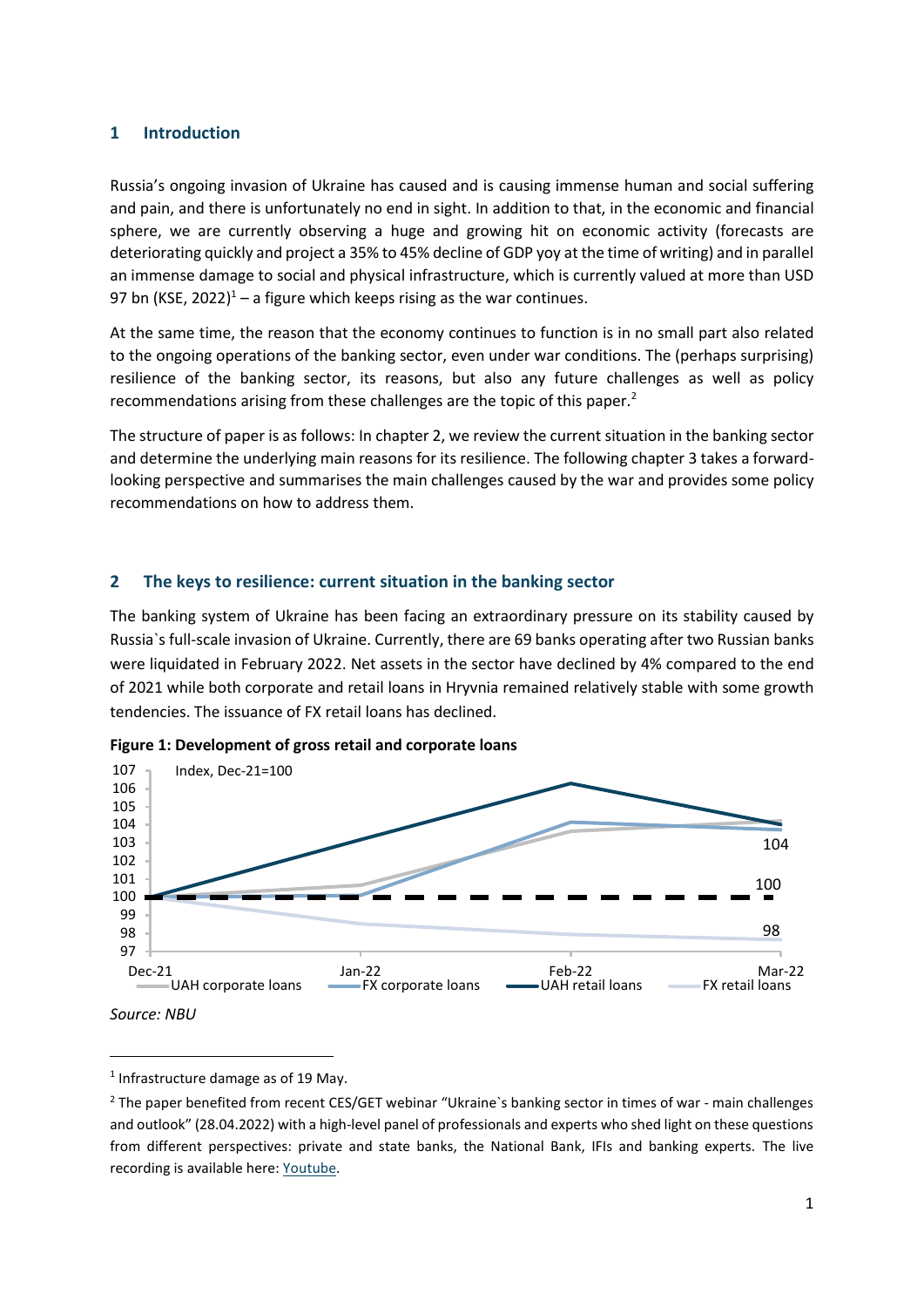On the funding side, deposit demand in Hryvnia has further increased while deposit demand in FX and time deposits in Hryvnia remained relatively constant. Thereby, it is **important to underscore that no major bank-runs on deposits have been observed.** The growth of deposit demand in Hryvnia reveals trust in the domestic currency, in the stability of the banking sector and in the continuation of business operations in Ukraine. Only time deposits in FX declined strongly by 22% compared to December 2021.





# *Source: NBU*

Nonetheless, banks recorded strong financial losses of UAH 10 bn in March driven by a spike in provisions on expected losses (NBU, 2022c). Adjusted policies of banks led to a decline of the capital adequacy ratio (CAR) to 16.5% in March 2022; a fall by 4.9pp compared to November 2021 and by 1.5pp to year end of 2021.

All in all, the sector is facing a challenging hit on profits and capitalisation **due to the war**. However, financial stability has been maintained so far as no major bank-runs occurred which is an important sign for the sector`s resilience. The following reasons can be attributed to its resilience.

# • **The National Bank of Ukraine (NBU) introduced important anti-crisis emergency measures**

Just as the invasion started, the NBU passed an emergency resolution outlining the new rules for the banking system and FX market under martial law. The NBU announced a shift to a fixed exchange rate regime as of 24 February (with the pre-war rate of UAH/USD 29.25), and temporary cash withdrawal limits were imposed to prevent bank-runs. Restrictions on FX cash withdrawals and on FX sales to the public are still elements of capital controls due to the shortage of FX inflows to Ukraine`s businesses caused by massive export declines.

Thereby, the NBU has announced all its measures in a transparent way which contributes to stability within the sector. Furthermore, the publication of relevant monetary data continues, including on FX market interventions. Net sales amounted to ca. USD 4 bn (ca. 15% of current foreign reserves) between 24 February and the first week of May. As a fiscal gap of USD 5 bn per month is currently observed, international experts basically support the monetary budget financing conducted by the NBU so far though some academic discussion is ongoing on its extent (see IMF, 2022; Gorodnichenko and Churiy, 2022). Monetary budget financing was however not allowed by the NBU law and guidelines before the martial law was introduced.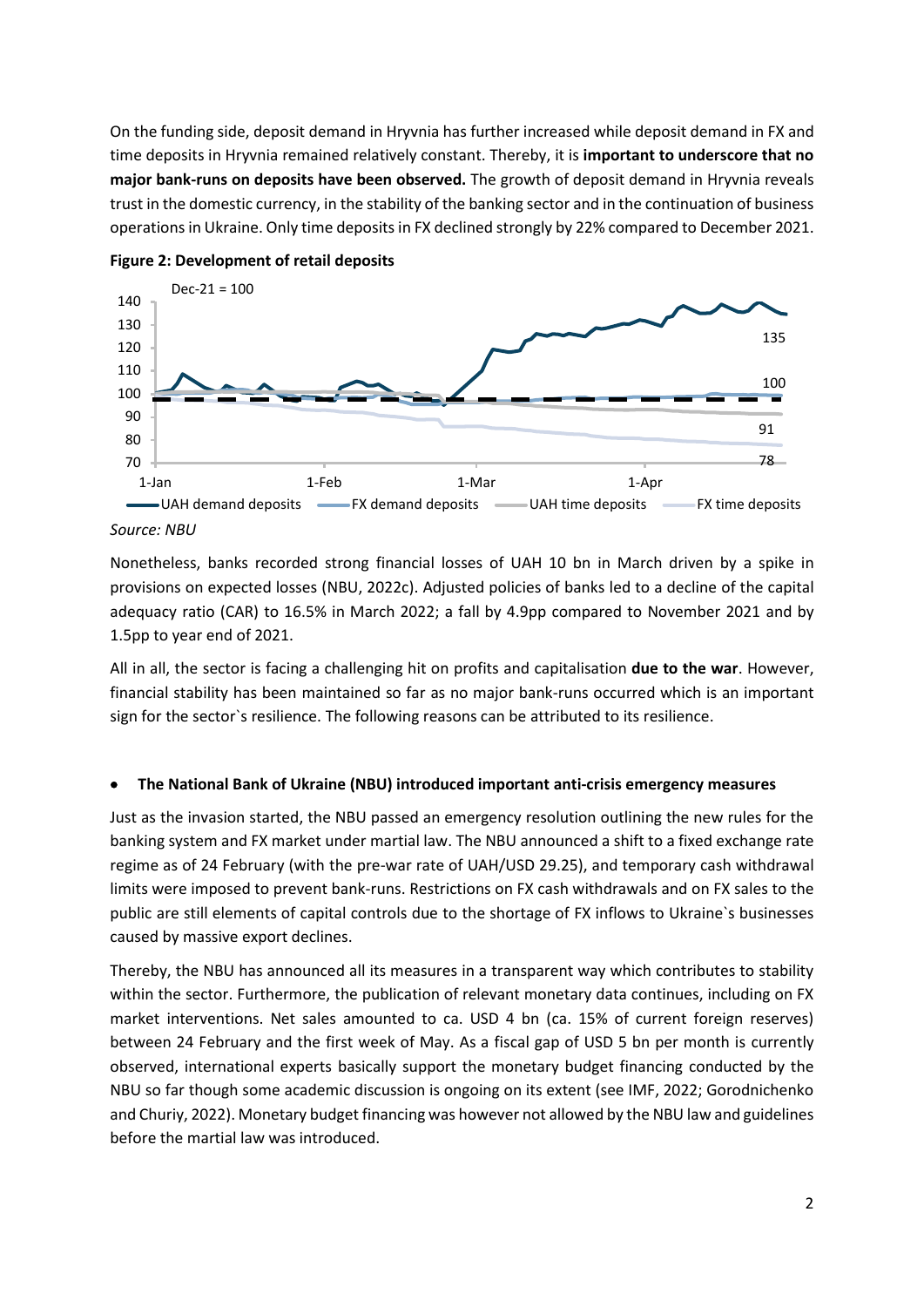Gradually, FX transactions with the public are partly resumed, however with restricted margins. While there are no restrictions on the ask price, the bid rate should be not less than the fixed rate (NBU, 2022a). The most recent FX control measures included the limitation of cash withdrawals abroad (up to UAH 50 thsd. per month) and lifting exchange rate restrictions for POS terminals purchases abroad. While painful for refugees and volunteers purchasing military equipment, these measures limit the speculations and help protecting the NBU's reserves, which are then used to support the critical imports.

At the same time, non-cash transactions were fully functioning, the NBU supplied banks with plenty of liquidity via refinancing loans and card payments (including abroad, involving the increasing stream of refugees) did not stop for a day. In March and April, the amounts of funds in individual accounts in Hryvnia increased by 22%, and cash did not become a major medium of exchange, as this usually happened during various wars in world history.





*Source: NBU*

Due to these measures, the share of the NBU`s funds in bank's liabilities increased by 1.8pp to 7.1% in Q1. Most of this refinancing was issued to state-owned and Ukrainian private banks.





*Source: NBU*

The remaining 69 operating banks have obtained temporary waivers from sanctions over most of NBU's regulations, so challenges remain here for the coming months. Overall, facing Russia`s invasion of Ukraine, the NBU has introduced different measures to stabilise the sector.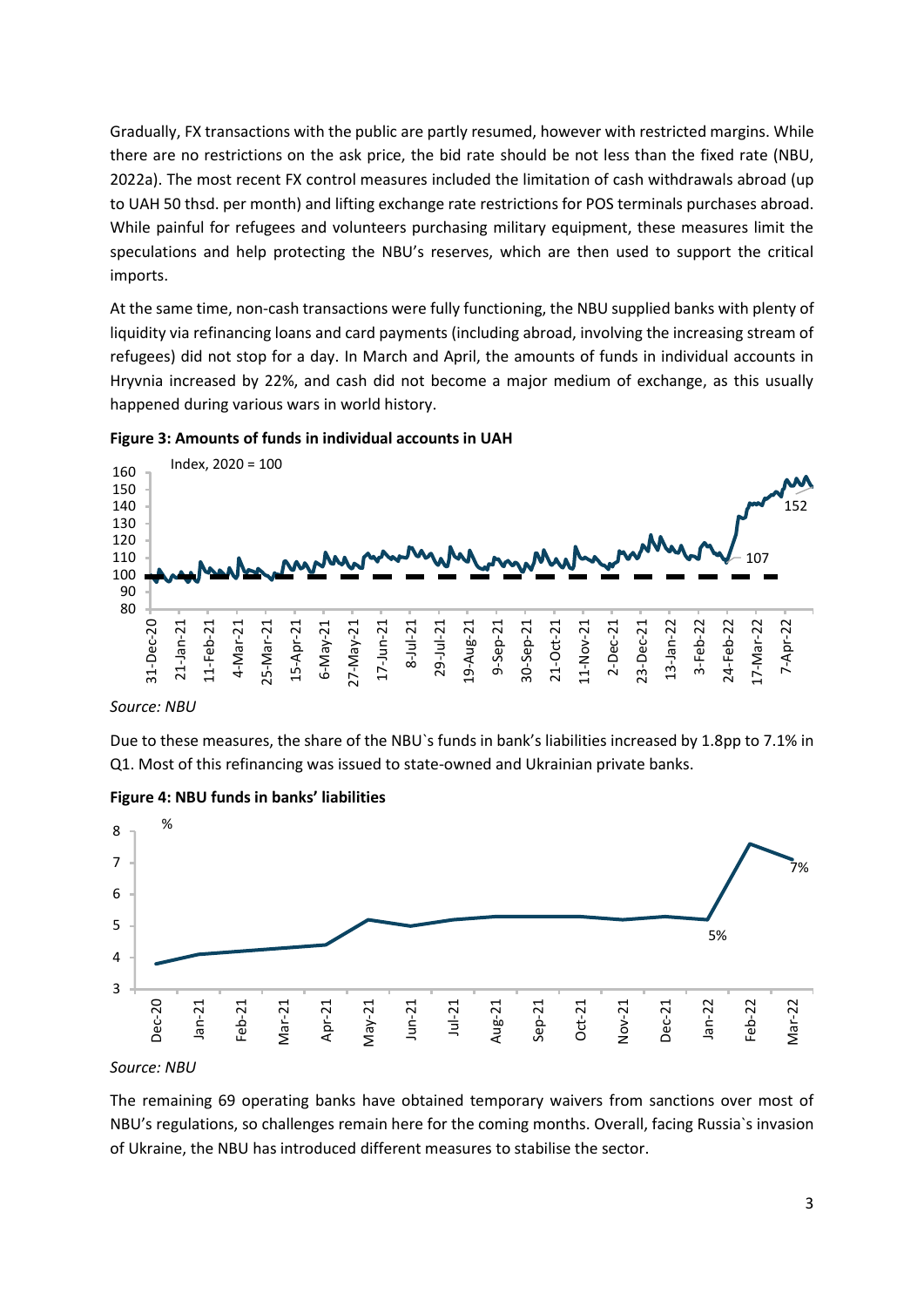Different forms of capital controls have prevented bank runs so far, anchoring trust in the banking sector.

# • **Higher agility obtained through digitalisation and COVID-related practices**

Ukraine`s dynamic IT sector supported the development of contactless card and NFC payments<sup>3</sup>, for example via Apple Pay. In 2021, 44 banks in Ukraine offered Apple Pay technology, 9 more than in Poland. Even before Russia`s full-scale invasion, transactions with physical cards accounted for less transactions than with contactless cards and less than NFC payments. Ukrainians who are now forced to live abroad, keep operating and receiving payments using digital ways of bank communications and transactions.

The COVID pandemic accelerated this dynamic as mobile work began playing an important role while commercial banks had to adjust to challenges caused by COVID lockdowns. Overall, the level of digitalisation as well as remote job opportunities are now supporting the sector in terms of the services provided.

# • **The legacy of previous NBU banking sector reforms**

Reforms of corporate governance in Ukraine`s banking sector strengthened the role of supervisory boards as well as improved collegial decision-making processes. Based on these fundamental steps, a more powerful and independent role of the regulator, the elimination (or at least a serious decline) of related-party lending and a proper assessment of borrowers' credit quality were established.

Further measures included increased capital and liquidation requirements as well as regular stress tests that caused significant declines in the number of banks from 140 in Jan-2015 to 71 in Dec-21. The remaining banks have individually increased their net assets. As a result, the share of the sector to the total economy remained rather constant, but on a very low level of 38% of 2021 GDP. Poland`s banking sector`s net assets, for example, were equal to 97% of its GDP in 2021. Thus, the Ukraine's banking sector is quite small, but well capitalised even in international comparison.



#### **Figure 5: The CAR in Ukraine over time**

<sup>&</sup>lt;sup>3</sup> Near-field communication to exchange data between e-wallet and reader.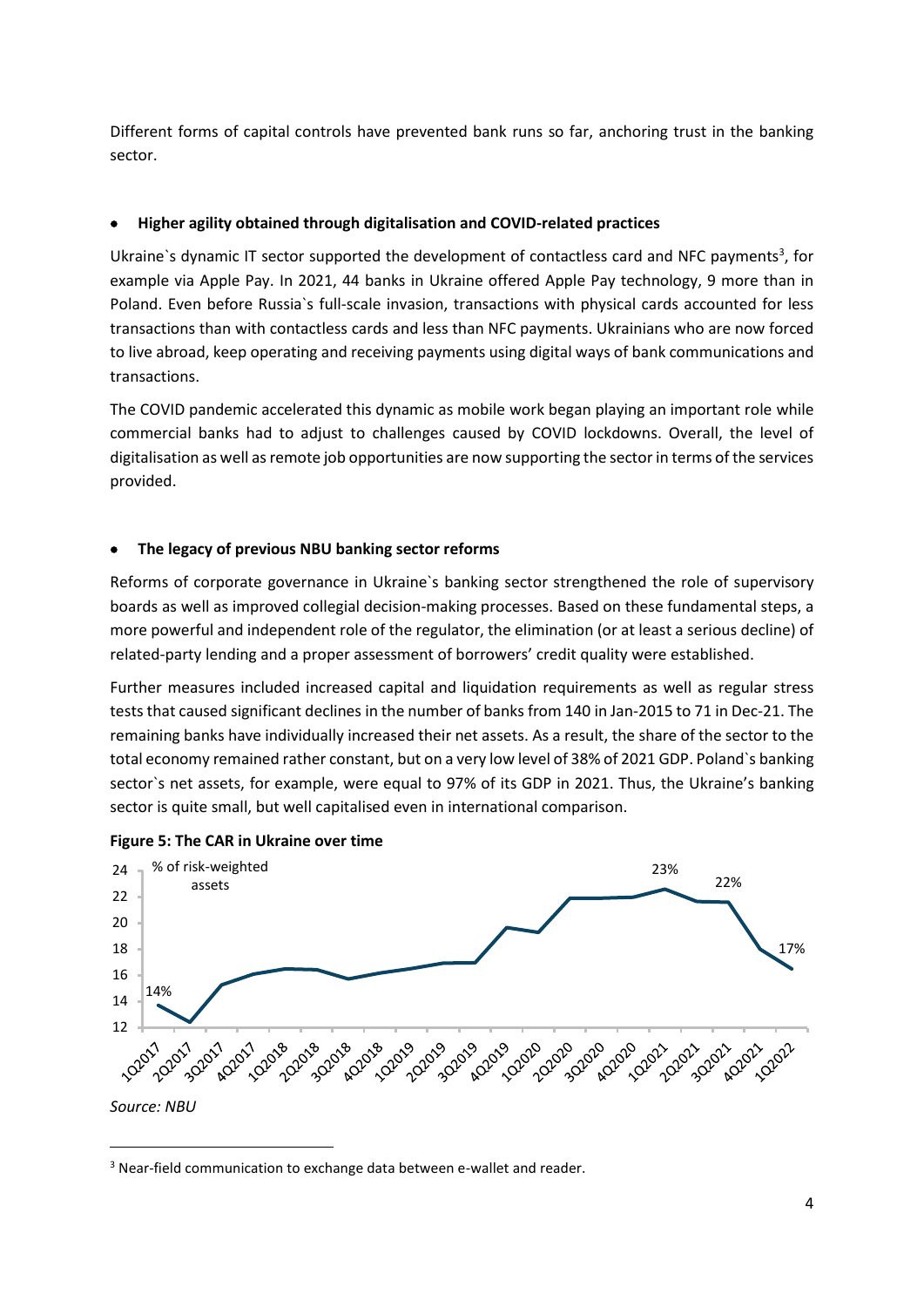In March 2021, the CAR was 23% in Ukraine's banking sector, while it was 20% in Poland. Reform efforts also contributed to a strong reduction of NPLs, as well as increased competition from private banks which accounted for more than 53% of net assets in Feb-2022.

A declining share of FX deposits was a further element which brought resilience to the sector and opened the room for manoeuvre in case of sudden FX outflows. No banking crisis occurred despite the negative economic consequences of the COVID pandemic during 2020. De-dollarisation and a significant increase of the CAR in combination with increasing competition within the sector were important elements of an improved effectiveness in the market-based monetary policy transmission based on inflation targeting and a floating exchange rate regime (Ize and Yeyati, 2005; Zholud et al. 2019; Thornton and Di Tommaso, 2021; GET, 2020).



**Figure 6: Share of FX deposits**

#### *Source*: *NBU*

These policy reforms have boosted the NBU's credibility as a trustworthy independent monetary policy authority and regulator. Overall, Ukrainian banks accounted record-high profits of UAH 77.5 bn (USD 2.8 bn) in 2021, sufficient liquidity and capital. The accumulated profits in 2021 (which were not distributed) can now work as an important buffer against the current economic shock caused by the war.

**Conclusion:** Russia's invasion has put Ukraine's banking sector into a difficult position. Financial losses and declined capitalisation are observable. However, the sector has shown great resilience and it keeps operating in a stable mode. The banking sector has been maintaining high liquidity, and only two banks (of Russian origin) were liquidated. The reasons for such resilience are the decisive, transparent, and well-structured emergency measures taken by the NBU, together with the advanced digitalisation of the sector as well as previous market-oriented reforms.

## <span id="page-9-0"></span>**3 Challenges for the sector caused by the war and policies to address them**

Even under a positive scenario of a quick end to thisterrible war, there will be several major challenges that Ukraine's banking system and the regulator will face. The joint policy reaction by Ukraine and its international partners will likely shape the structure of the sector for a decade to come.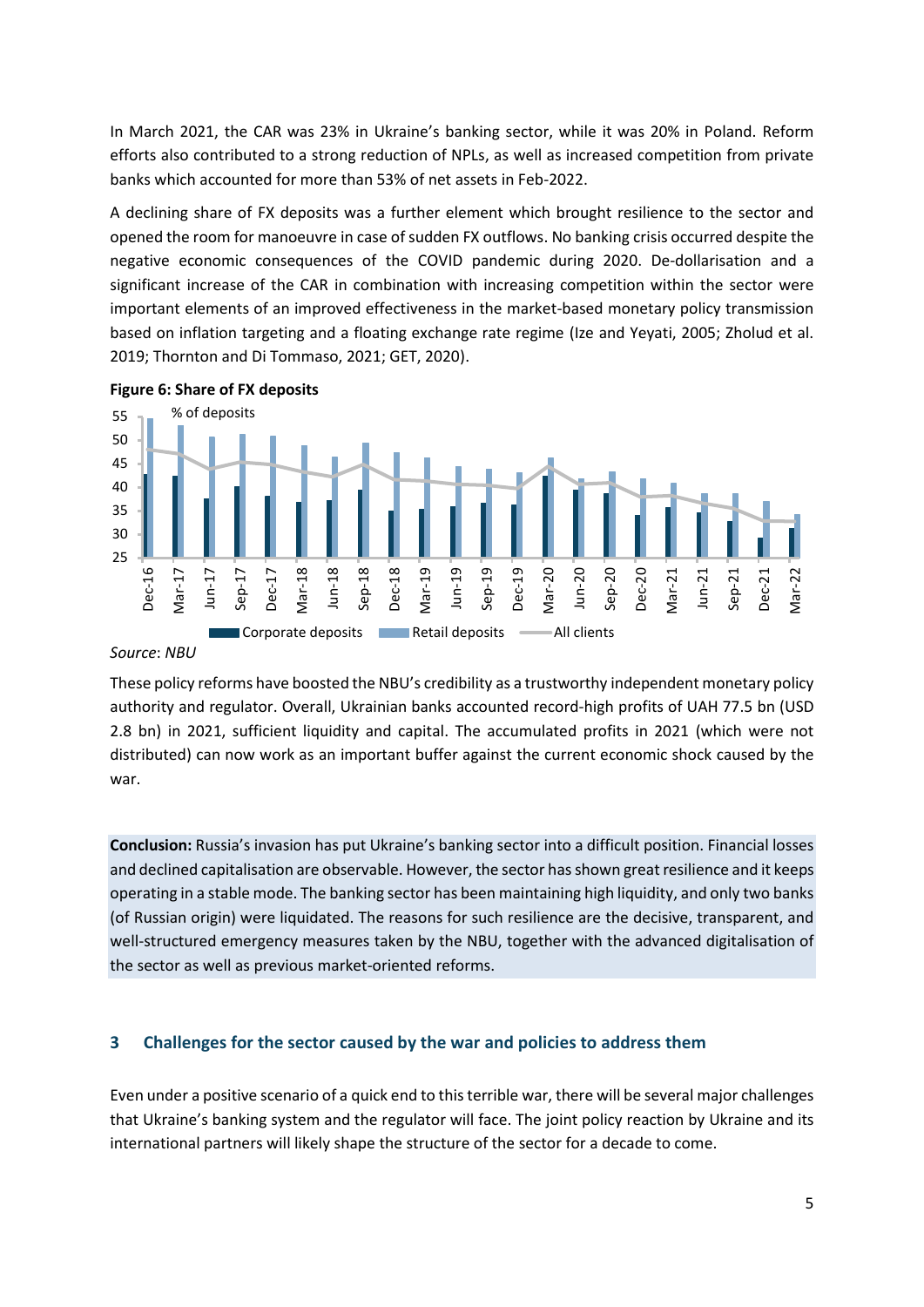# • **Monetary budget financing operations and FX market controls**

With the beginning of Russia´s full-scale invasion, the NBU has temporarily abolished its prohibition of monetary budget financing and started to heavily invest in government war bonds, which carries obvious inflationary risks. As of 18 May, the NBU purchases bonds amounting to USD 4.1 bn (at the official UAH/USD fixed rate) since the beginning of the invasion. As a result, the NBU has made up 81% of purchases since then and has increased its share of government bond holdings by 8pp to 38%. The already mentioned wide-spread FX market controls carry additional risks, especially in the longer term, as they prevent the economy from rebalancing and adjusting to a new situation.



### **Figure 7: Government bonds purchases by the NBU since 24 February**

# Policy responses:

The medium-term inflationary dangers of monetary budget financing are obvious, and well-known to the NBU. The main effort in the short-term is therefore the mobilisation of external funding of the budget gap by international partners, which is currently estimated at USD 5 bn per month, preferably via grants than loans, which add to the debt stock. Beyond the short term, further fiscal measures on both the revenue and expenditure side might need to be taken to decrease the budget gap. These steps would allow the NBU to gradually reduce its emergency budget financing and reinstall independent (from fiscal objectives) decision making, focusing on inflation targeting.

Once the economy finds a new equilibrium, including its external trade, FX controls should be gradually relaxed, at least for current account transactions, while financial account transactions will probably need to stay in place for longer. The NBU's public announcement on 18 April highlights its commitment to a path of gradual resumption of the FX market (NBU, 2022b). The current transparent way of communication intends to support this view.

# • **Increase in NPLs/deterioration of asset quality**

The amount of war-driven non-performing loans could realistically be evaluated only 3-6 months after a cessation of hostilities and a sustainable ceasefire; it is next to impossible to put a credible number to it now. The most recent statistics show that the liquidation of two Russian banks as response to the

*Source: NBU, note:* at the official UAH/USD fixed rate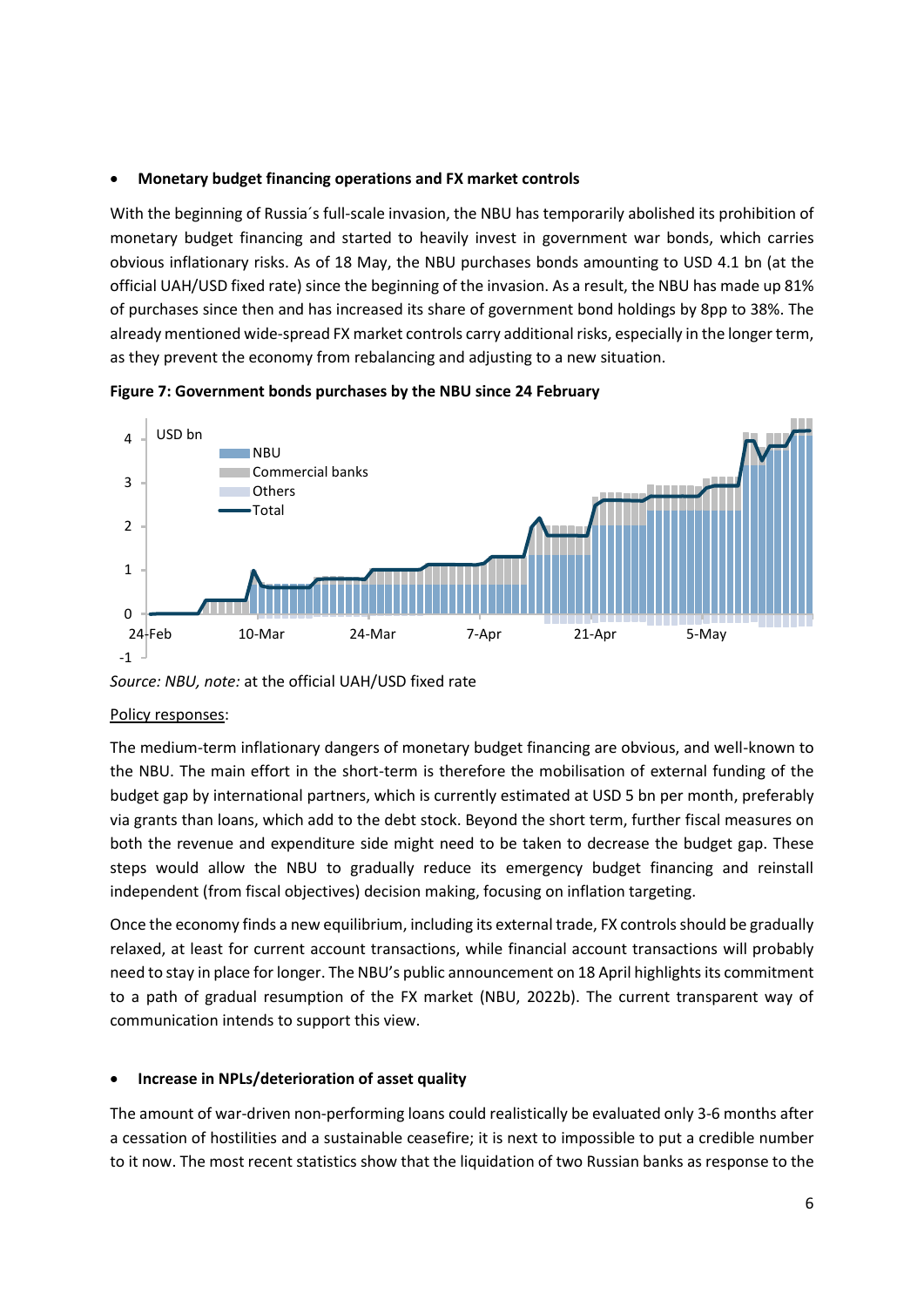invasion helped to lower the reported share of NPL in the banking system by 3pp to 27.1%, while the ratio was at 41% in Dec-2020.



# **Figure 8: NPL ratio in bank portfolios**

### *Source: NBU*

When the war will be over, however, the banks will be forced to face a delayed shock. While the NBU currently refrains from sanctions for the incompliance with its regulations, macroprudential policies will still play an important role in the future. As a result, banks, facing losses from NPLs and capitalisation decline would have to deal with these challenges sooner rather than later, in a controlled manner and under a strict supervision.

Governmental intervention might further be needed when designing a compensation mechanism for assets destroyed by the Russian aggression, which could involve seized Russian assets. This might need much time, policy design, and complicated legal proceedings against Russia.

# Policy responses:

Once the security situation stabilises, there will be a need for extensive, banking system-wide stress tests like the ones performed after 2014 to reveal the true situation. For this, international technical support (e.g., IMF, World Bank, EBRD) will be most welcome. However, the international support won't end at the technical level. In addition, financial support will most likely be needed in form of the injection of new capital. This will be another area where support can be delivered by IFIs, as private capital will most likely be hesitant due to the security situation. The concrete form of support (e.g. recapitalisation of individual banks versus setting up a centralised fund to deal with the expected surge in war-related NPLs) remains to be seen.

To improve banking supervision further and as part of Ukraine's possible path to future EU membership, policy makers should continue to smoothly adjust local supervision standards to EU standards.

# • **New lending promotion**

Although the loan portfolio shrank in March, the decrease was small: loans in Hryvnia decreased only by 0.6%. The major decline in gross loans was attributed to the most flexible and fastest-growing Hryvnia retail segment, which is no surprise in times of war. The further growth of lending will be impeded by the huge security risks associated with Ukraine's geopolitical position. As Donetsk and Luhansk regions' example between 2015 and 2022 showed, there was extremely limited access to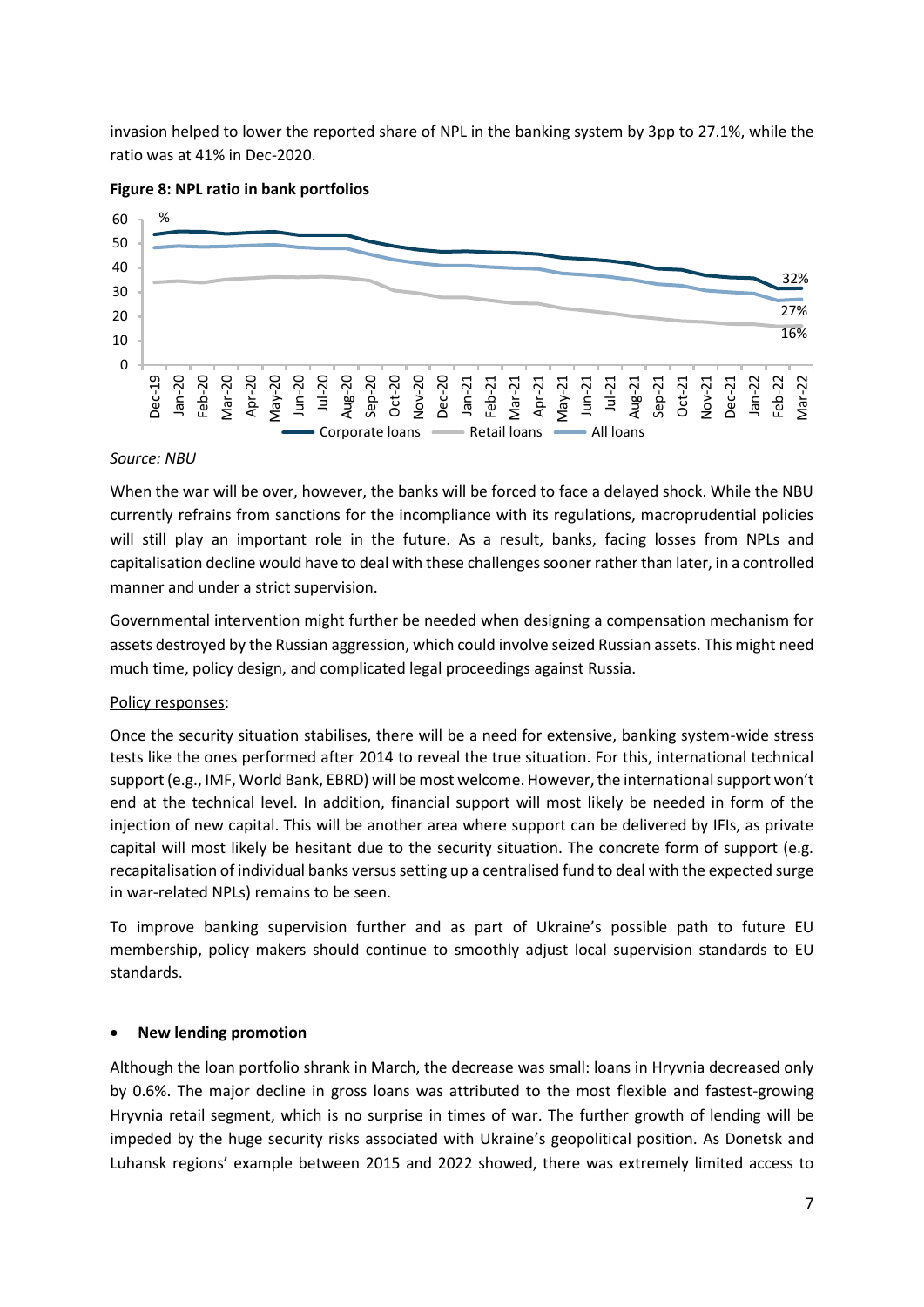credit in those (controlled) territories, bordering potentially insecure spots, even in case there are no immediate war actions or civil unrest.

At the same time, the government will likely be promoting a boost to lending to support Ukrainian companies and ensure the credit access for them. This might conflict with the targets of financial stability via lending to risky borrowers. Here we sense the room for both the NBU prudential policies (e.g. on credit classification and provisions) and the partner countries´ step-in in providing special warrisks insurance programmes for assets as collaterals, for trade financial contracts as well as investment guarantees. The 5-7-9 subsidised loan programme, which was initially aimed at supporting SME in times of COVID, has continued through the war. Under this programme UAH 24 bn has been disbursed since 24 February, which is over 20% of the total disbursements of UAH 114 bn starting from February 2020.

# Policy responses:

The revival of lending after the war must closely follow the structure of Ukraine's post-war economy. At the moment, the recovery of external trade is of paramount importance to re-establish Ukraine's access to international markets. The provision of trade finance, also from international partners, can contribute to this development.

Another issue consists of dealing with the overall security situation post-war, which will be difficult. Risk sharing models for commercial loans, incl. to SMEs, between commercial banks and IFIs/donors must be further developed, including via new instruments (e.g. guarantees).

The provision of new lending shall be allocated according to market principles, even though part of the costs may be (initially) paid from the public sector. However, this implies that there must be a continuation of the corporate governance reforms launched before the war, and no roll-back in this area.

**Conclusion:** After the war, several challenges for the sector and the regulator will emerge, connected with the exit strategies from the war-time policies like direct lending to the budget and the fixed exchange rate regime. The banks as well as international partners will have to find ways to deal with forthcoming NPL shocks and as a result, and possible new rounds of capitalisation.